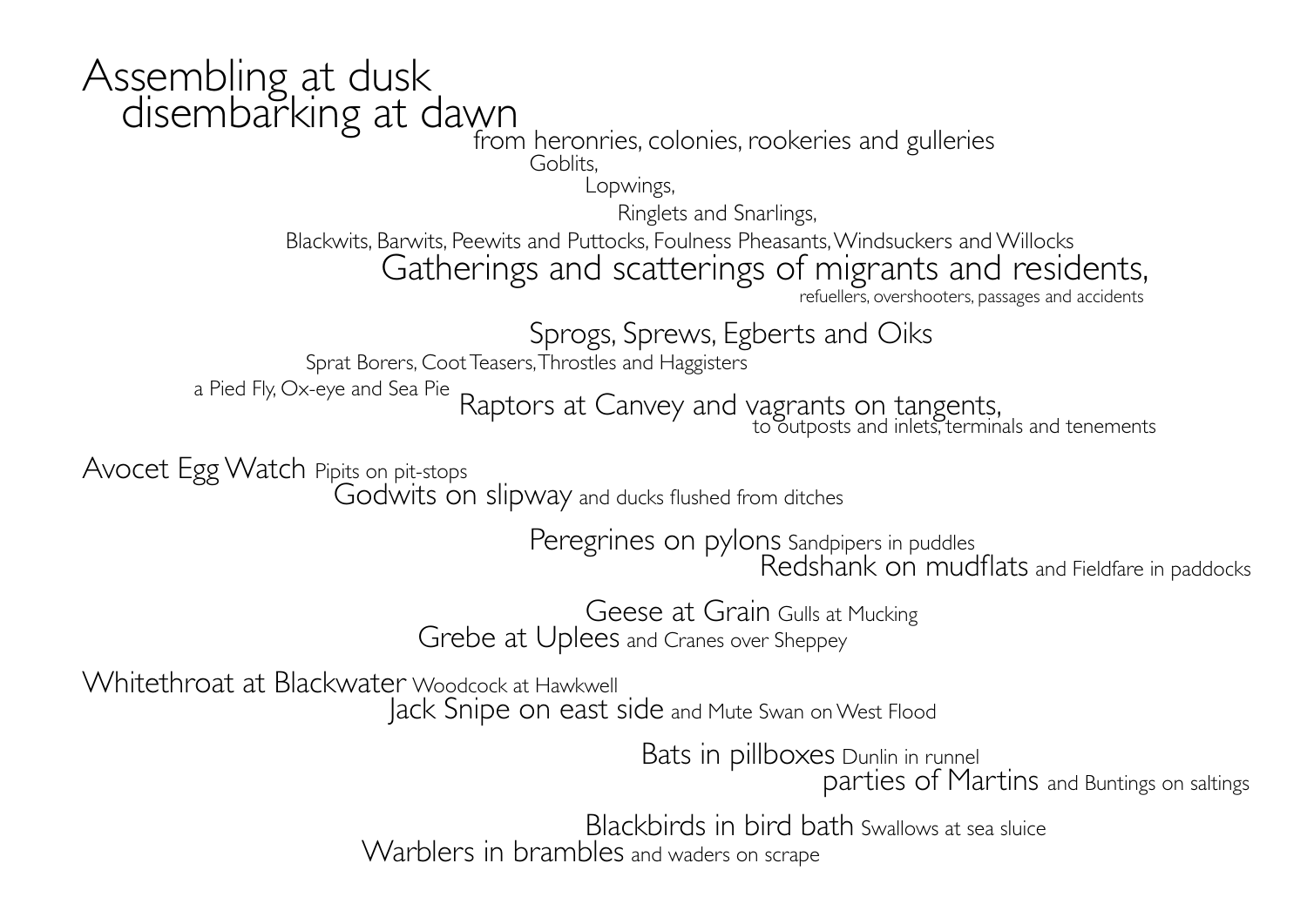Redstart in car park Blackcap at golf club Tawny Owl by bungalow and Hobby over boot fair

Phalarope on shingle spit Passerines in sycamores

Turnstone in excavations and Buzzard circling airport

Wheatear on sea wall Whimbrel on fly tip

Pied Wagtails at silt piles and Mistle Thrush by cliff lift

 Skylark at Vange Marsh Turtle Dove at Gunners Park Hen Harrier over Harty Hill and Oystercatchers at Wakering Stair

Foraging flocks of Long-tailed Tits and Goldfinches working the teasels Nests on jetties

ringing recoveries

and repeated routes of rodings

 A sleepy Wigeon a cheesed off Little Egret a Shoveler in the mist and a wisp of Snipe on the Wat Tyler webcam

Dabblers on duck ramps and spotters by rubbish dumps

The odd Waxwing, Crossbill, Wryneck and Canvasback

A 'baggy-trousered' Caspian and some bearded goon in a kayak

 A single Pintail a brood of Gadwall a Black Brant amongst the Brents<br>Yellow Wagtails in double figures

but how did they count four thousand, five-hundred and eighty-eight Dunlin??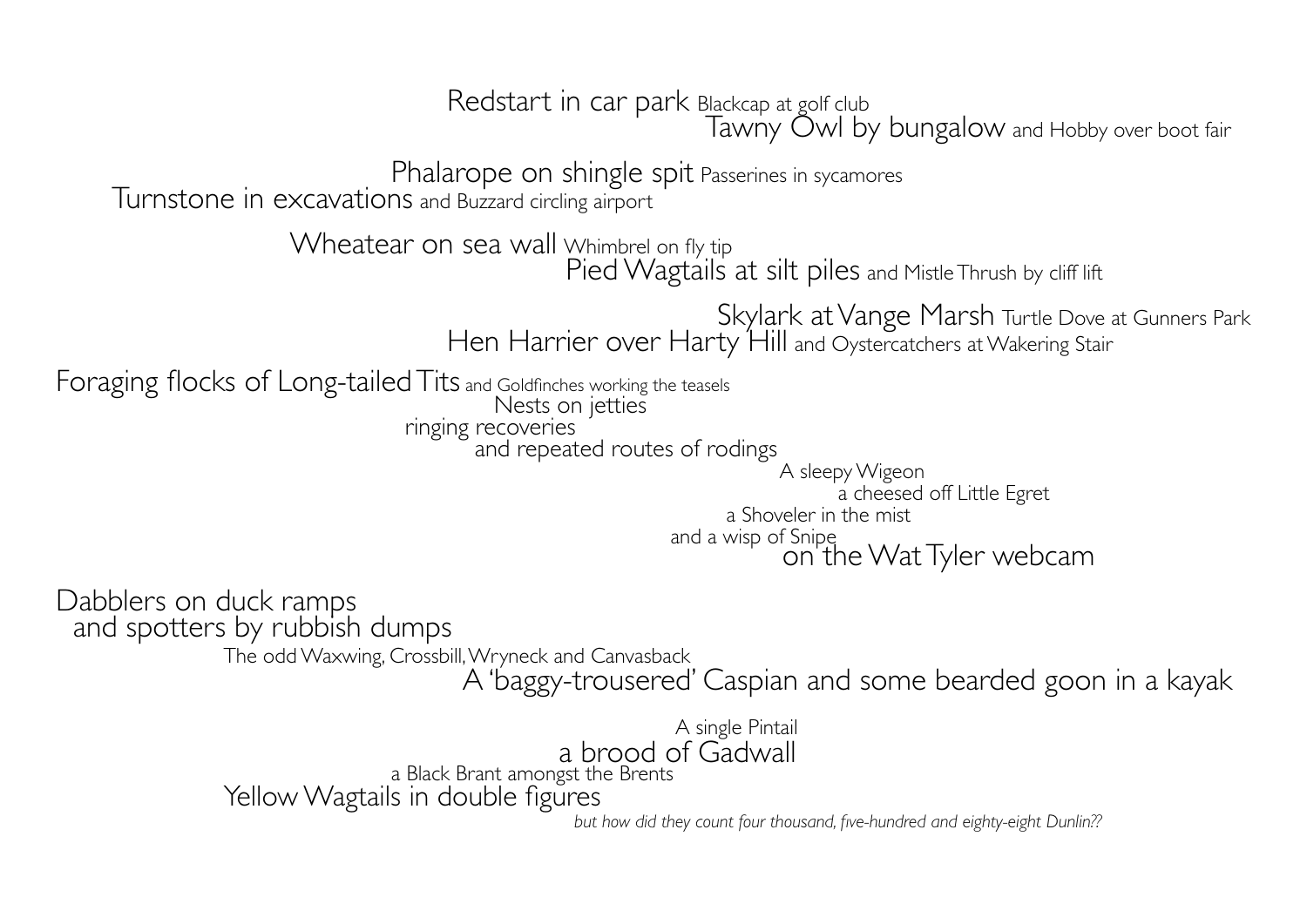Twitchers in raptures at the Long-billed Dowitcher and Sandpiper sightings of Sharp-tailed, Broad-billed, Buff-breasted, White-rumped, Semi-palmated or Pectoral Daytrippers in windcheaters at telescopes on pierheads and on boardwalks through reedbeds Listings of lookings with highlightings of findings in red for rare or amber for scarce

No sign of the Shrike or report of the Crake

but a Swanscombe tick in the shape of two Shags

Some after-work owling

and a count of thousands, flocking to spot a Pallid Harrier at Elmley

 Wildfowlers on the 'western front' Golden Plovers in between shots Ruffs at dusk Linnets in the copse Rooks to their roosts and a chinook from the barracks

## Puntgunning and moon-shooting

 with double-barrelled 4-bores, double-coated gundogs, decked punts and sneak boats Stipulating voluntary restraint and non-toxic shot And recommending recipes for Drunken Pinkfoot, Roast Pintail, and Woodcock en Cocotte

An 'eagle – golden' in child's handwriting

toy aircraft warnings on Two Tree Island

Butterflies and dragonflies with names to delight in:

Common Blues, Wall Browns and late Clouded Yellows

Migrant Hawkers, Ruddy Darters, Essex Skippers, and a mention of Emperors

 Aristocrats on scrubby tracks and a Painted Lady on Valium